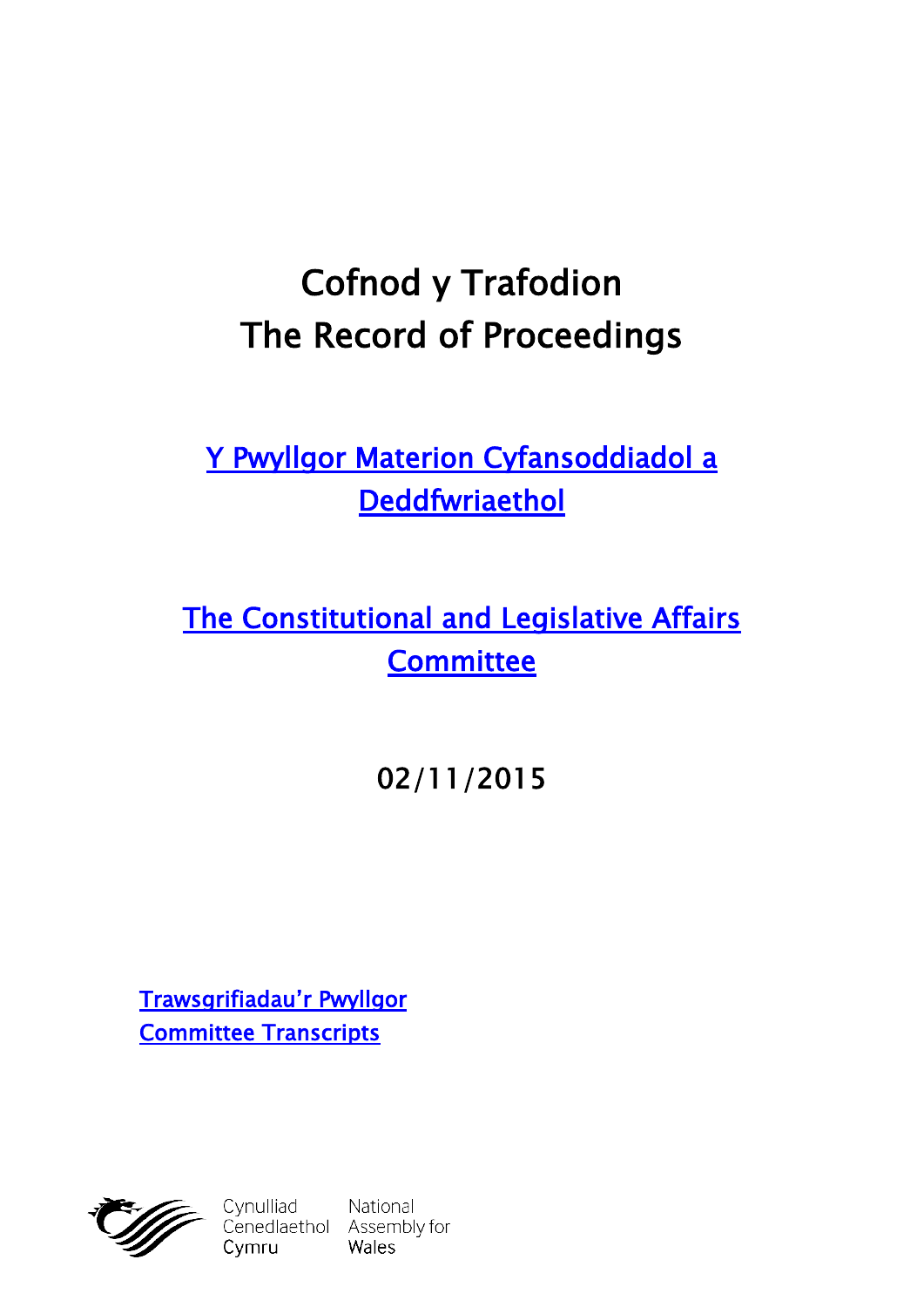### **Cynnwys Contents**

- [3](#page-2-0) Cyflwyniad, Ymddiheuriadau, Dirprwyon a Datgan Buddiannau Introductions, Apologies, Substitutions and Declarations of Interest
- [4](#page-3-0) Offerynnau nad ydynt yn Cynnwys Unrhyw Faterion i'w Codi o dan Reol Sefydlog 21.2 neu 21.3 Instruments that Raise No Reporting Issues under Standing Order 21.2 or 21.3
- [5](#page-4-0) Papurau i'w Nodi Papers to Note
- [5](#page-4-1) Cynnig o dan Reol Sefydlog 17.42 i Benderfynu Gwahardd y Cyhoedd o'r Cyfarfod Motion under Standing Order 17.42 to Resolve to Exclude the Public from the Meeting

Cofnodir y trafodion yn yr iaith y llefarwyd hwy ynddi yn y pwyllgor. Yn ogystal, cynhwysir trawsgrifiad o'r cyfieithu ar y pryd.

The proceedings are reported in the language in which they were spoken in the committee. In addition, a transcription of the simultaneous interpretation is included.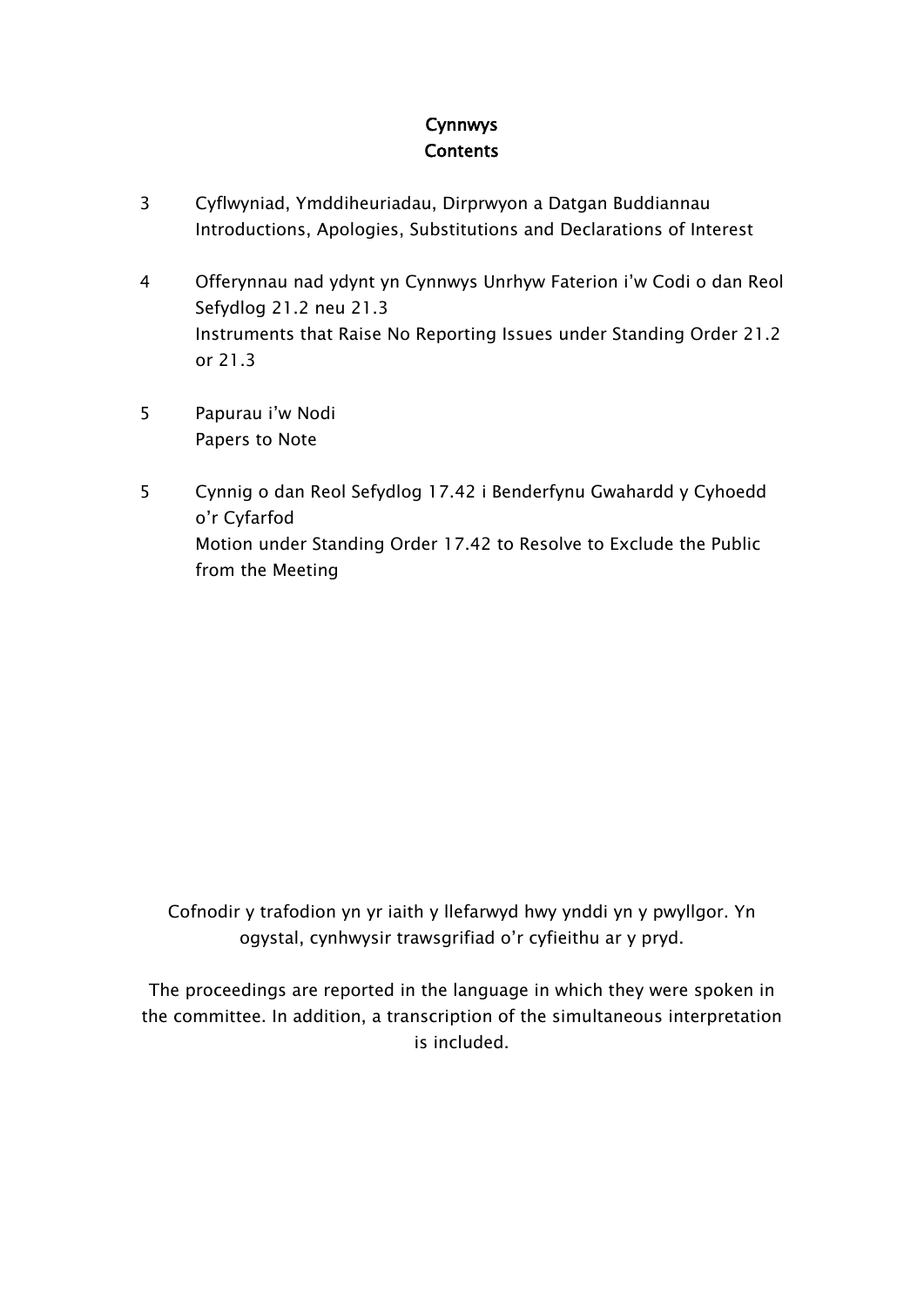#### **Aelodau'r pwyllgor yn bresennol Committee members in attendance**

| <b>Alun Davies</b> | Llafur                                           |
|--------------------|--------------------------------------------------|
|                    | Labour                                           |
| <b>Suzy Davies</b> | Ceidwadwyr Cymreig                               |
|                    | <b>Welsh Conservatives</b>                       |
| Dafydd Elis-Thomas | Plaid Cymru                                      |
|                    | The Party of Wales                               |
| David Melding      | Y Dirprwy Lywydd a Chadeirydd y Pwyllgor         |
|                    | The Deputy Presiding Officer and Committee Chair |
| William Powell     | Democratiaid Rhyddfrydol Cymru                   |
|                    | Welsh Liberal Democrats                          |

#### **Swyddogion Cynulliad Cenedlaethol Cymru yn bresennol National Assembly for Wales officials in attendance**

| Stephen Boyce          | Y Gwasanaeth Ymchwil        |
|------------------------|-----------------------------|
|                        | <b>Research Service</b>     |
| <b>Gwyn Griffiths</b>  | Uwch-gynghorydd Cyfreithiol |
|                        | Senior Legal Adviser        |
| <b>Gareth Howells</b>  | Cynghorydd Cyfreithiol      |
|                        | Legal Adviser               |
| Naomi Stocks           | Ail Glerc                   |
|                        | <b>Second Clerk</b>         |
| Joanest Varney-        | Uwch-gynghorydd Cyfreithiol |
| Jackson                | Senior Legal Adviser        |
| <b>Gareth Williams</b> | Clerc                       |
|                        | Clerk                       |

*Dechreuodd y cyfarfod am 14:29. The meeting began at 14:29.*

### <span id="page-2-0"></span>**Cyflwyniad, Ymddiheuriadau, Dirprwyon a Datgan Buddiannau Introductions, Apologies, Substitutions and Declarations of Interest**

[1] **David Melding:** Good afternoon, everyone, and welcome to this meeting of the Constitutional and Legislative Affairs Committee. I will start with the usual housekeeping announcements. We do not expect a routine fire drill, so if we hear the bell, please follow the instructions of the ushers. Can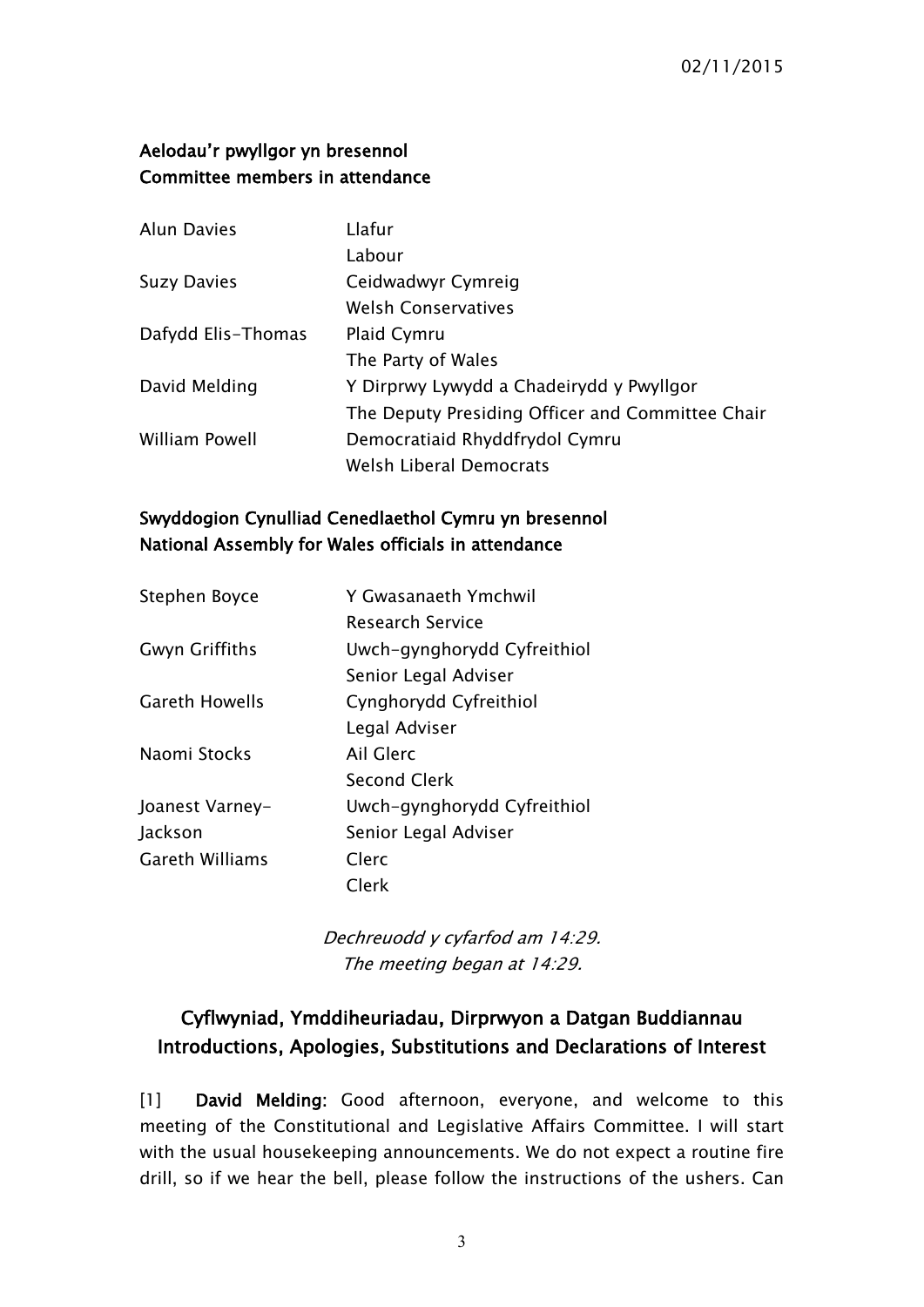you switch all mobile devices to at least 'silent'? These proceedings will be conducted in Welsh and English, and when Welsh is spoken there is a translation on channel 1, and channel 0 will amplify our proceedings, should you require that service.

14:30

### <span id="page-3-0"></span>**Offerynnau nad ydynt yn Cynnwys Unrhyw Faterion i'w Codi o dan Reol Sefydlog 21.2 neu 21.3 Instruments that Raise No Reporting Issues under Standing Order 21.2 or 21.3**

[2] **David Melding:** Item 2, then, is instruments that raise no reporting issues. They are listed, however. I know Gwyn wants to speak to one of them, to commend good practice, which I'm sure we are all very pleased to hear. [*Laughter.*] Gwyn.

[3] Mr Griffiths: Gadeirydd. Rwyf am gyfeirio yn fyr to refer very briefly to the Well-being iawn at y Rheoliadau Deddf Llesiant of Future Generations (Wales) Act Cenedlaethau'r Dyfodol (Cymru) 2015 (Darpariaethau Canlyniadol) Regulations 2015. These regulations 2015. Mae'r rheoliadau yma yn gwneud darpariaethau yn ymwneud timetabling the preparation of ag amserlennu paratoi adroddiadau, reports, and so forth, in the wake of ac yn y blaen, yn sgil yr angen i the need to time that in accordance amseru hynny yn unol â gofynion with-other-requirements, such-as-the eraill, megis penodi'r comisiynydd. appointment of the commissioner. Ac felly, roeddwn am dynnu eich sylw So, I just wanted to draw your chi at y rheoliadau yma, gan fod y attention to these regulations, given pwyllgor yn edrych ar ddarpariaethau canlyniadol pan mae'n ystyried Biliau. consequential provisions when it Dyma enghraifft dda o'r math o considers Bills. This is a good ddefnydd y dylid ei wneud o'r pŵer i example of the kind of use that wneud darpariaethau canlyniadol.

**Mr Griffiths:** Thank you, Chair. I want (Consequential Provisions) provisions relating to the committee looks at should be made of the power to make consequential provisions.

[4] **David Melding:** Duly noted, and it's something we can point out in the future; that's very, very helpful. Okay, if there are no other issues, we'll move to item 3, papers to note.

4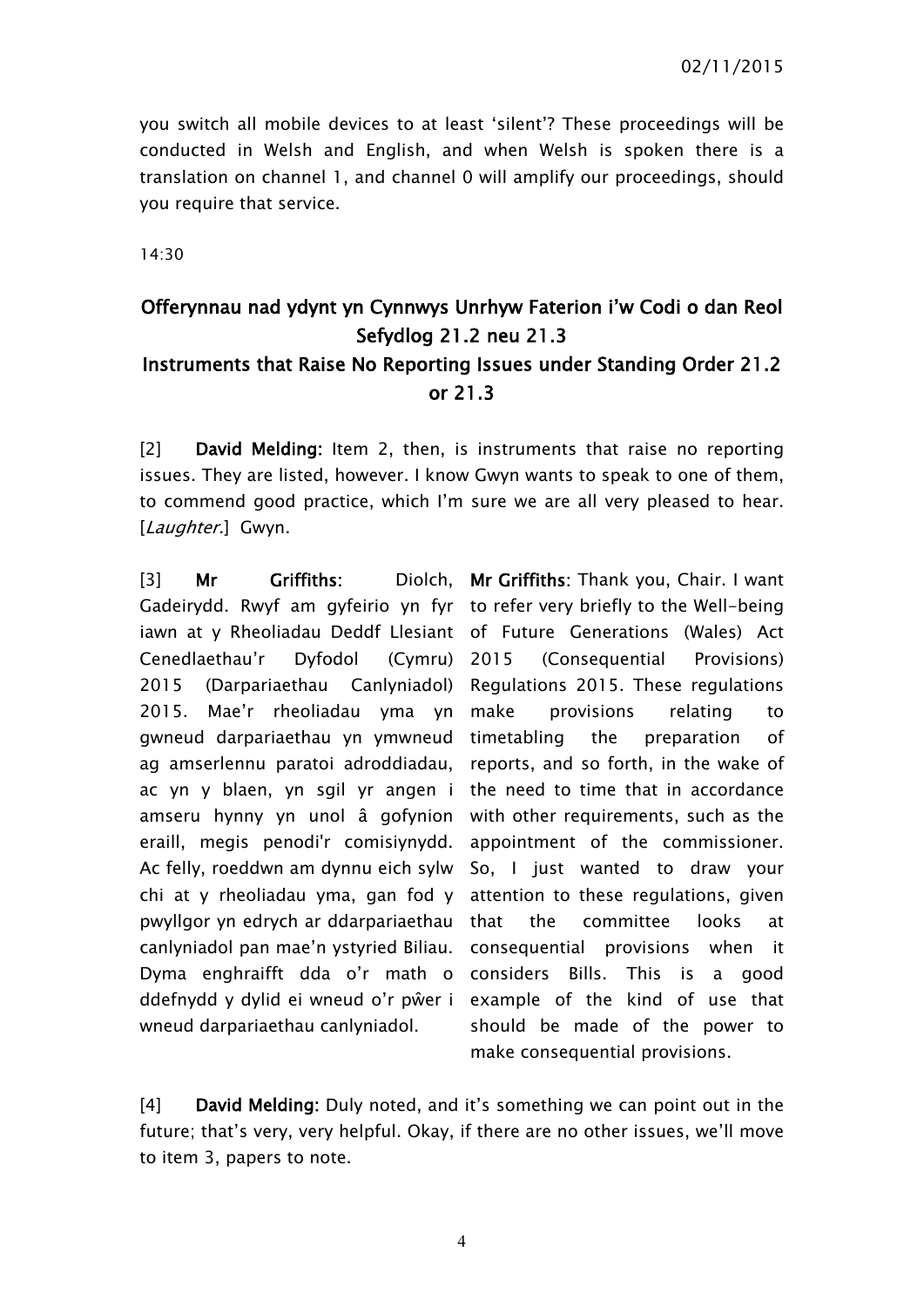14:31

## <span id="page-4-0"></span>**Papurau i'w Nodi Papers to Note**

[5] **David Melding:** I think the matters arising we can, perhaps, deal with in our private session, but we have there correspondence from the Secretary of State for Wales—just formal notification of the Draft Wales Bill. There's a letter from the Presiding Officer about the Business Committee's legacy work, and then correspondence from Lord Boswell, chair of the House of Lords European Union Committee. Both of those items relate to issues I think we do need to discuss further. So, we're happy to note those papers.

14:32

# <span id="page-4-1"></span>**Cynnig o dan Reol Sefydlog 17.42 i Benderfynu Gwahardd y Cyhoedd o'r Cyfarfod Motion under Standing Order 17.42 to Resolve to Exclude the Public from the Meeting**

*Cynnig: Motion:*

*bod y pwyllgor yn penderfynu that the committee resolves to gwahardd y cyhoedd <sup>o</sup> weddill y exclude the public from the cyfarfod yn unol â Rheol Sefydlog remainder of the meeting in 17.42(vi). accordance with Standing Order 17.42(vi).*

*Cynigiwyd y cynnig. Motion moved.*

[6] **David Melding:** I move the relevant Standing Order that we conduct the rest of today's meeting in private, unless any Member objects. I don't see any Member objecting, so please switch off the broadcasting equipment.

*Derbyniwyd y cynnig. Motion agreed.*

> *Daeth rhan gyhoeddus y cyfarfod i ben am 14:32. The public part of the meeting ended at 14:32.*